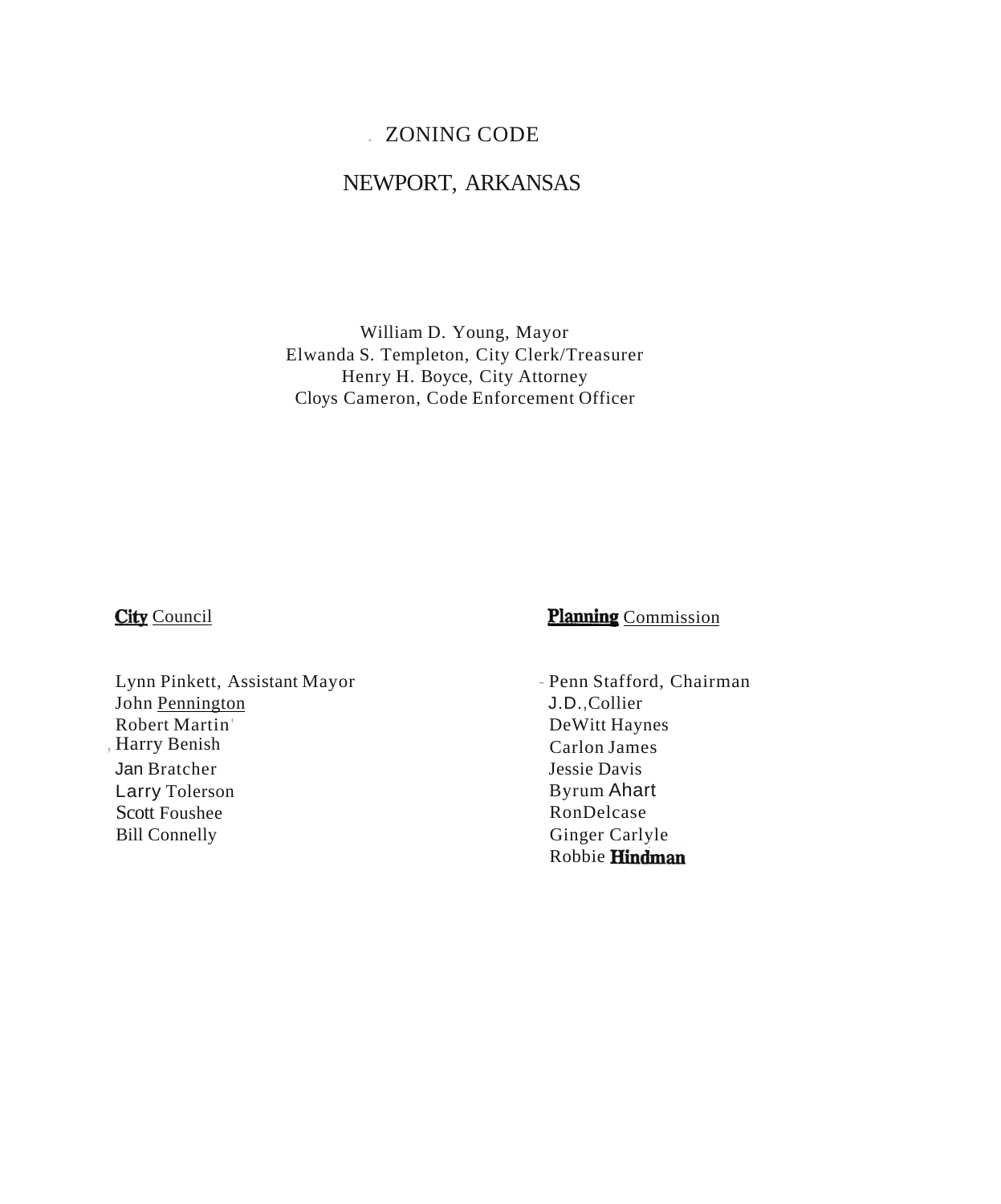# TABLE OF CONTENTS

| Title                                                                                                                         |                                                    |
|-------------------------------------------------------------------------------------------------------------------------------|----------------------------------------------------|
| Purposes, Authority and Jurisdiction                                                                                          | 1<br>$\overline{2}$                                |
| Purpose<br>Authority                                                                                                          | $\overline{2}$<br>$\overline{2}$<br>$\overline{2}$ |
| Definitions                                                                                                                   | 3                                                  |
| Definitions                                                                                                                   | 3<br>3                                             |
| <b>General Provisions</b>                                                                                                     | 15                                                 |
| <b>Districts</b><br>Zoning Map<br>the contract of the contract<br>Zoning of <b>Annexed</b> Land<br>Principal Structure on Lot | 15<br>16<br>17                                     |
| <b>Agricultural District</b>                                                                                                  | 19                                                 |
| A-I Agricultural District                                                                                                     | 19                                                 |
| <b>Residential Districts</b>                                                                                                  | 23                                                 |
| R-1 Single-Family <b>Residential</b> District                                                                                 | 23                                                 |
|                                                                                                                               |                                                    |
| Home Occupations                                                                                                              |                                                    |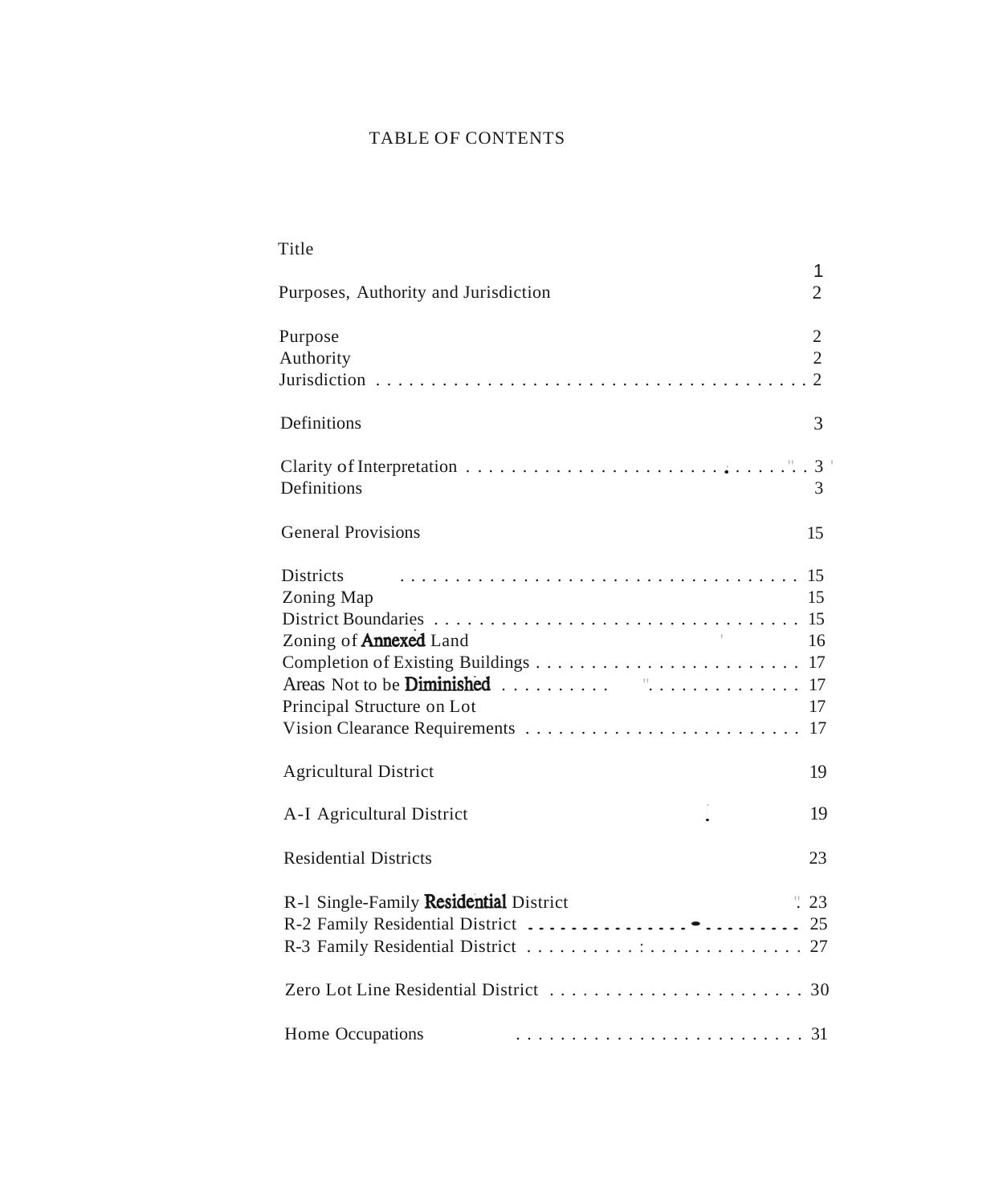| <b>SECTION IX</b>  |                                                                                     |    |
|--------------------|-------------------------------------------------------------------------------------|----|
| 1.                 | $\mathbb{E}[\mathbf{I}]\rightarrow \mathbf{I}$<br>M-1 Manufactured Housing District | 32 |
| <b>SECTION X</b>   | <b>Commercial Districts</b>                                                         | 35 |
| 1.                 | C-1 Central Business District                                                       | 35 |
| n.                 |                                                                                     | 37 |
| Ш.                 | C-3 Commercial Neighborhood District  '.'                                           | 39 |
| <b>SECTION XI</b>  | <b>Industrial Districts</b>                                                         | 41 |
| 1.                 | 1-1 Light Industrial District                                                       | 41 |
| n.                 | 1-2 General Industrial District                                                     | 43 |
| <b>SECTIONXII</b>  | Nonconforming Uses and Structures                                                   | 45 |
|                    | 1.                                                                                  |    |
| n.                 |                                                                                     | 45 |
| m.                 | Discontinuance of Use                                                               | 46 |
| IV.                | Renovation, Alteration or Enlargements                                              |    |
|                    |                                                                                     | 46 |
| V.                 | Nonconforming Uses of Land                                                          | 46 |
| VI.                | Nonconforming Lots                                                                  | 47 |
| VII.               | Determination as to Uses Not Listed                                                 | 47 |
| SECTIONxm          | Off-Street Parking and Loading Requirements                                         | 49 |
| 1.                 | Purpose                                                                             | 49 |
| n.                 | <b>Parking Requirements</b>                                                         |    |
| m.                 |                                                                                     |    |
| IV.                |                                                                                     |    |
| V.                 | Loading and Unloading Requirements                                                  | 51 |
| VI.                | Exemption of C-1 Central Business District                                          | 52 |
| <b>SECTION XIV</b> | Designation of Enforcement Officer, Building Permits                                |    |
|                    | and Penalty for Violation                                                           | 53 |
| 1.                 | Enforcement                                                                         | 53 |
| n.                 |                                                                                     |    |
| m.                 |                                                                                     |    |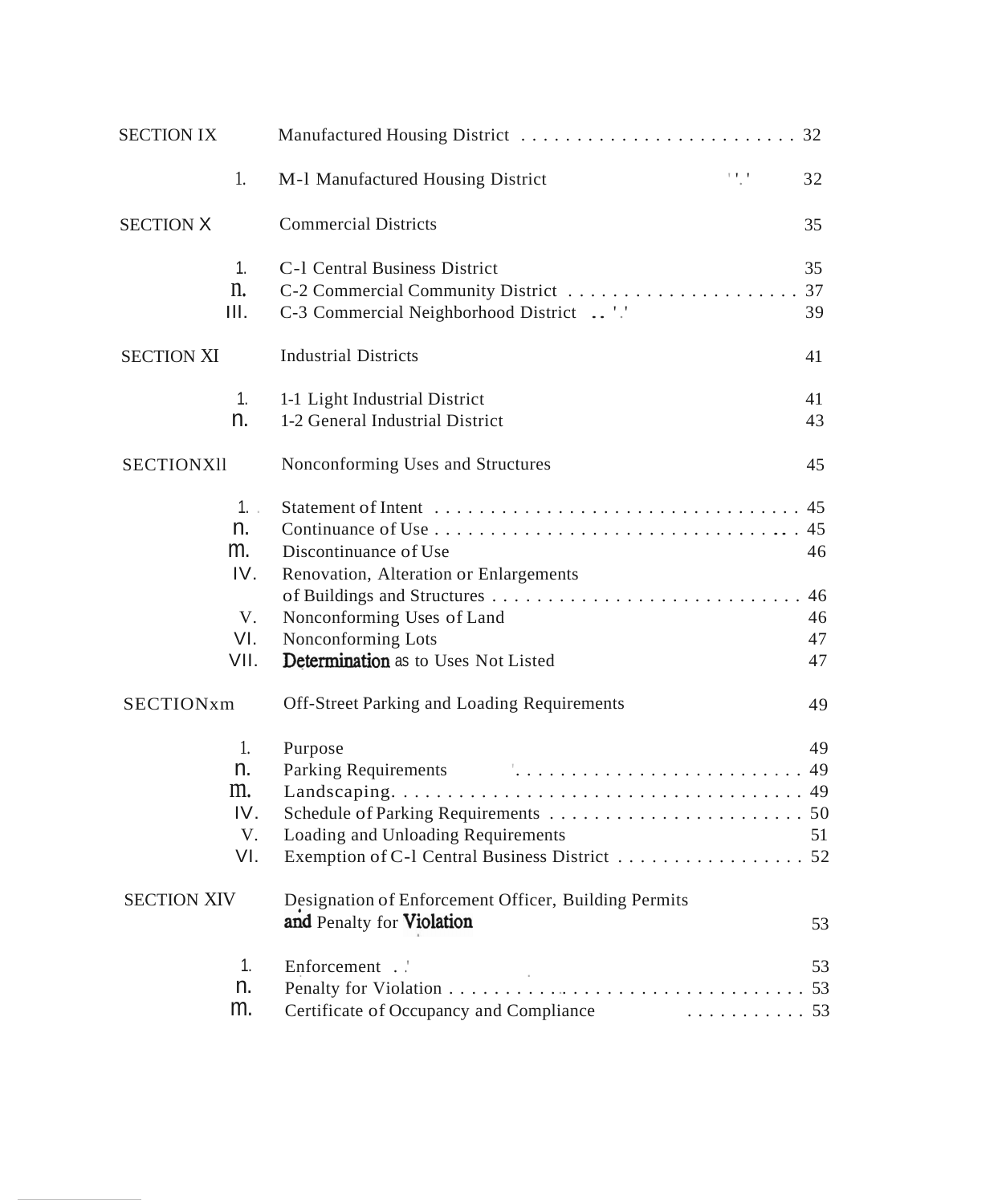| <b>SECTION XV</b>  | Administration                         | 55 |
|--------------------|----------------------------------------|----|
| Π.                 |                                        |    |
| m.                 | Amendment to Text of Regulations       | 59 |
| <b>SECTION XVI</b> | Severability and Effective Date        | 60 |
|                    | Validity of Regulations                | 60 |
| П.                 | <b>Conflicting Provisions Repealed</b> | 60 |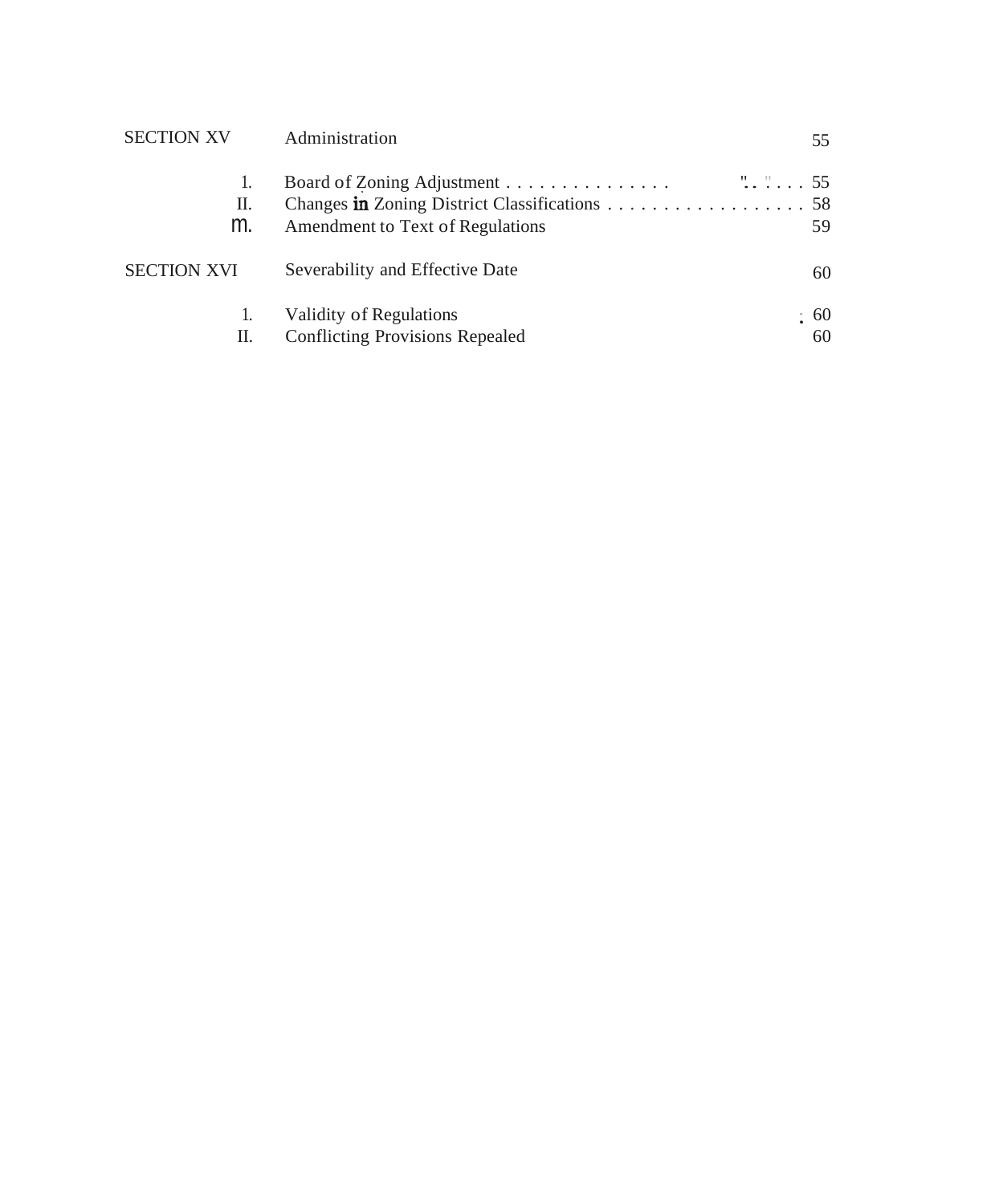# SECTION I

Title

 $\tau_{\rm cr} = 0$ 

This Code shall be known, cited and referred to as:

The City of Newport Zoning Code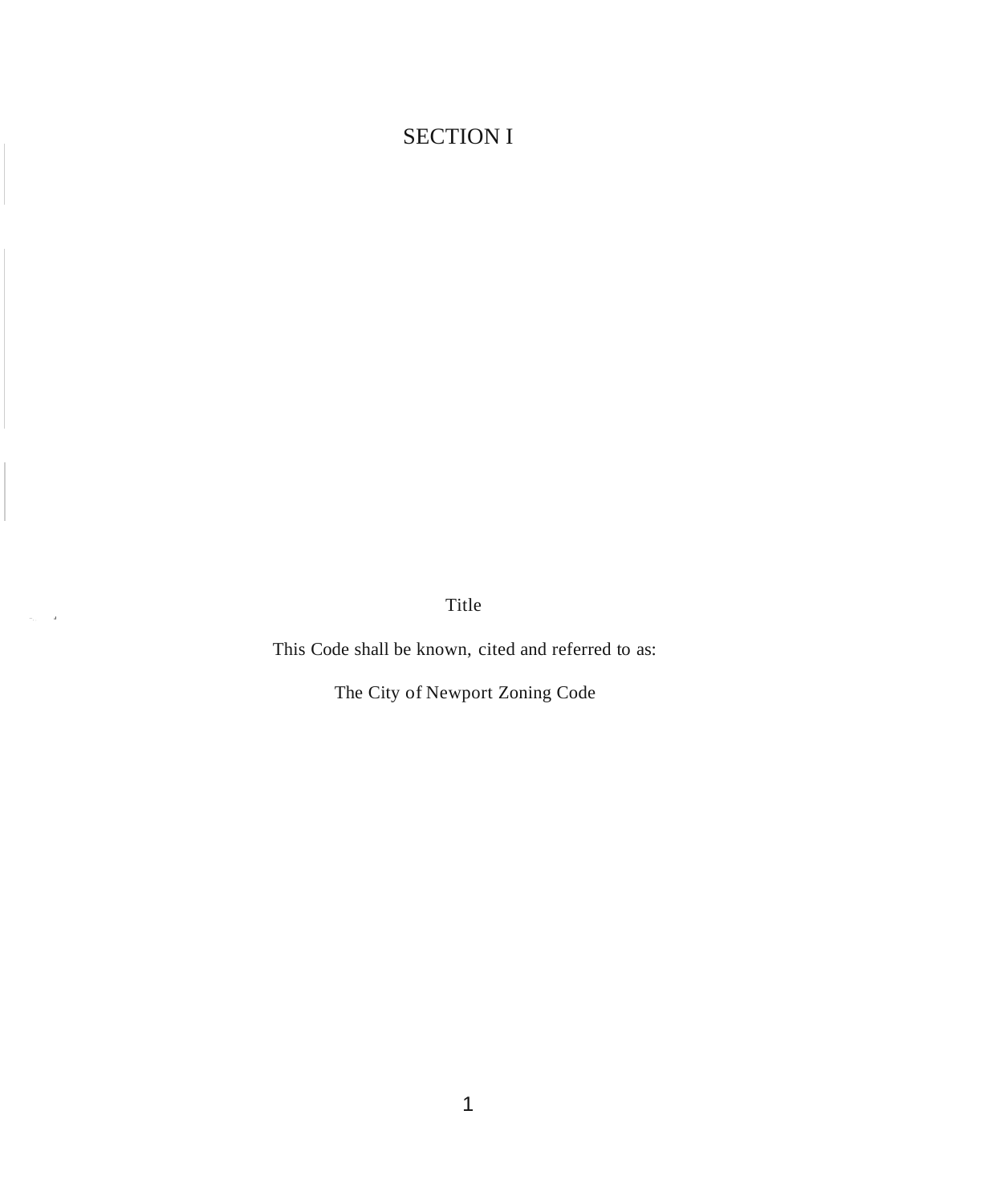# SECTION ill

# **DEFINITIONS**

For the purpose of this Code, the definitions contained in this Section shall be observed and applied. Words herein not defmed shall be interpreted in accordance with definitions contained in the Webster's Dictionary.

#### I. CLARITY OF INTERPRETATION

The following word use shall apply in order to provide clarity of interpretation:

- A. Words used in the present tense shall include the future and past, and words used in the singular number shall include the plural number, and the plural, the singular.
- B. The word "shall" is mandatory and not discretionary.
- C. The word "may" is permissive.
- D. The word "lot" shall include the words "lot" and "parcel". **The** word "building" includes all other structures of every kind regardless of similarity to buildings; and the phrase "used for" shall include the phrases "arranged for," "designed for," "intended for," "maintained for," and "occupied for" . .

#### II. DEFINITIONS

Accessory Structure. An "accessory structure" is one which:

- A. is subordinate to and serves a principal building or principal use;
- B. is **subordinate** in area, extent or purpose to the principal building or principal use served;
- . C. contributes to the comfort, convenience or necessity of occupants of the principal building or principal use served; and
- D. is located on the same zoning lot as the principal **building** or prmcipal use served with the single exception of such accessory off-street parking facilities as are permitted to be located elsewhere than on the same zoning lot with the building or use served.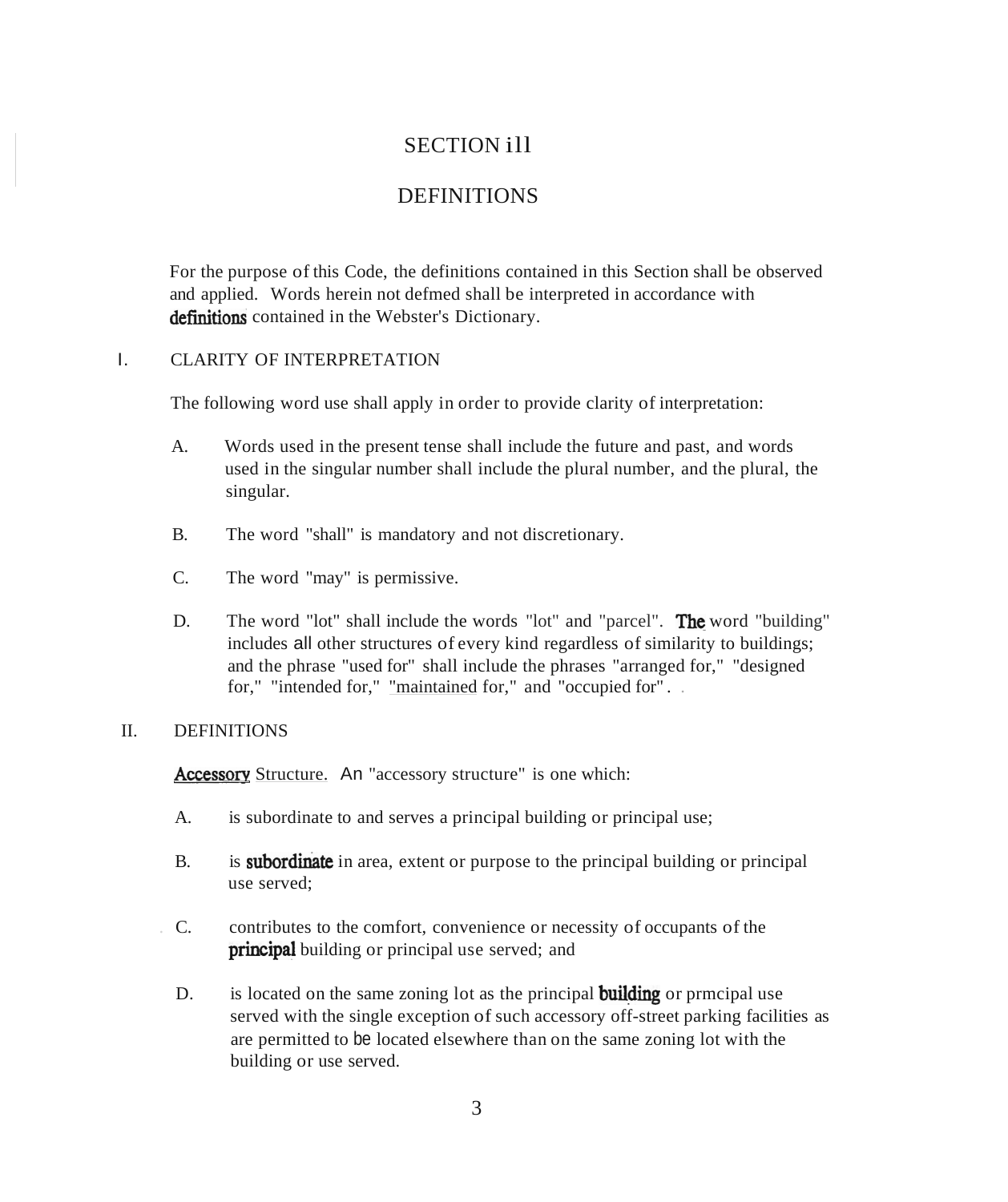Alley. A public way, not in excess of 20 feet of right-of-way, used as a secondary means for vehicular access to the rear or side of properties otherwise abutting on a street and not intended for general traffic circulation.

Alteration. Any change, addition, or removal of or **affecting** the structural or supporting members of a building such as bearing walls, columns, beams, girders, and joists.

Apartment. A room or suite of rooms in a multiple-family dwelling, which is arranged, designed, used or intended to be used as a single housekeeping **unit.** Complete private kitchen and private bath facilities, permanently installed, must always be included for each apartment.

Area. The amount of land surface in a lot or parcel of land.

Automobile Repair. Major. Engine rebuilding or major reconditioning of worn or damaged motor vehicles or trailers; collision services, including body, frame or fender straightening or repair and painting of vehicles.,

Automobile Service Station. An establishment, the business of which is the operation of a motor fuel dispensing station, where repair work is limited to lubricating and washing of motor vehicles, changing and minor repairs of tires, and where no body work or major chassis or motor repairs are made, except incidental repairs, replacement of minor parts and motor service to automobiles, but not including and operation specified under "automobile repair, major." '

Basement. A portion of a building or structure partly underground designed for human occupancy.

Billboard. See Sign.

Block. A tract of land bounded by streets or, in lieu or a street or streets, by public parks, cemeteries, **railroad rights-of-way**, bulkhead lines or shore lines of waterways or corporate. boundary lines of municipalities.

Boarding House. A building other than a hotel or restaurant where meals, a sleeping room and one off-street parking space per guest have been provided for compenSation to not more than three (3) guests who are not members of the keeper's family.

Building. Any structure having a roof supported by columns or **walls** for the sheltering or enclosure of persons, animals, chattelS or property of any kind. Any structure with interior areas not normally accessible for human use, such as gas holders, oil tanks, water tanks, grain elevators, coal bUnkers, oil cracking towers and other similar strucnires are not considered as buildings.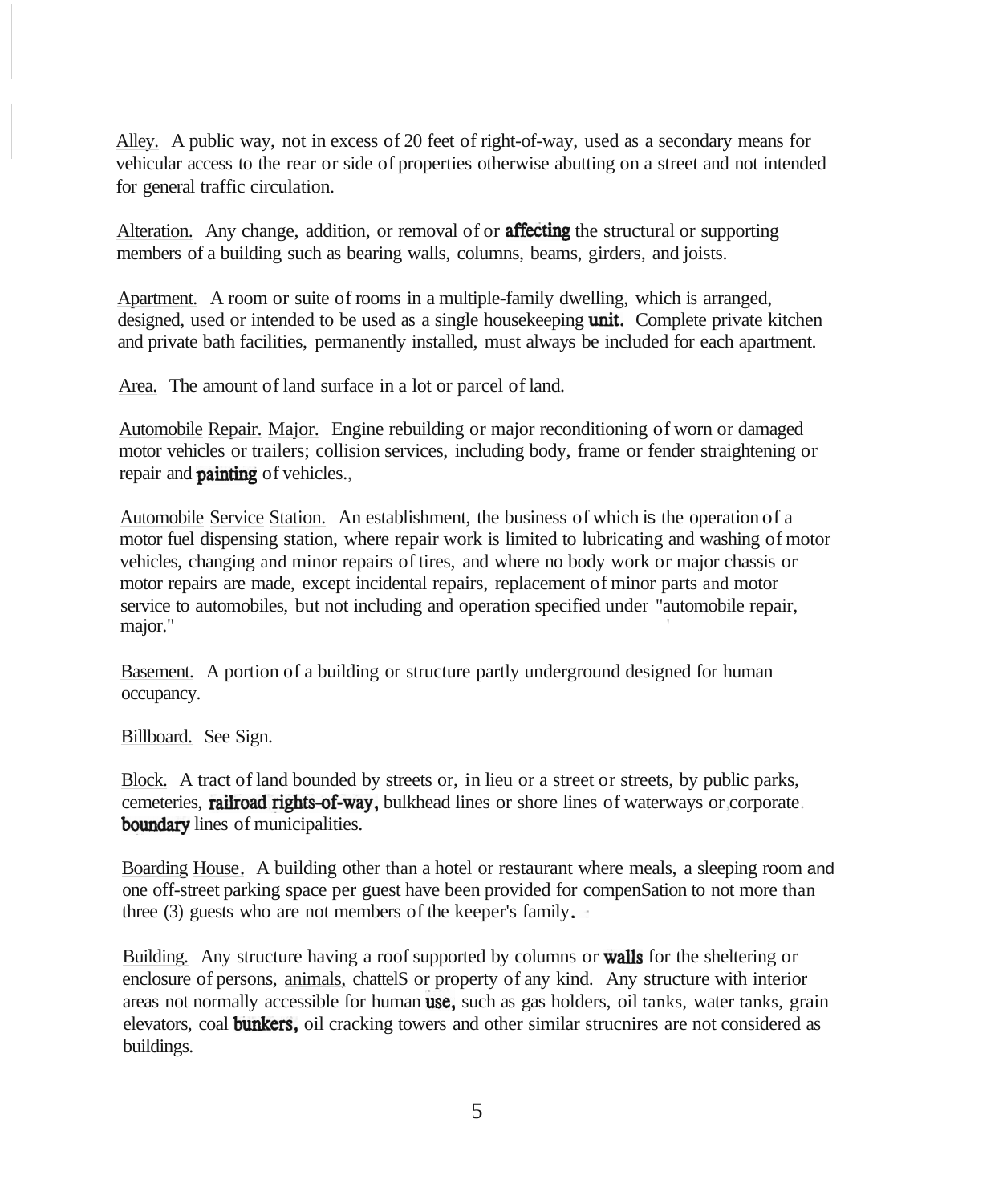Country Club. A chartered, non-profit membership **club catering** primarily to its membership, providing one or more of the following recreational and social activities: golf, swimming, riding, outdoor recreation, club house, locker room., pro shop.

"Drive-In" Type Uses. Sales or service uses which offer goods or services to customers waiting in parked vehicles, such as, but not limited to drive-in **restaurants**, drive-in banks and automated car washes. Such uses create numerous vehicular conflict points thereby increasing potential traffic hazards. This Code specifically defined such uses with the intent of limiting .their location to areas with adequate road accessibility and with a minimum of traffic conflict.

Driveway. An accessway to a required off-street parking **facility**.

,'.

Dwelling. A building or portions thereof designed or used exclusively, for residential ·occupancy, including one-family dwelling units, two-family dwelling units and multiple-family units, which structures are approved under the adopted building codes of the City of Newport (but not including hotels, motels and boarding houses). .

Dwelling. Attached. A dwelling which is joined to another dwelling **at** one or more sides by a party wall or **walls.** 

Dwelling. Detached. A dwelling which is entirely surrounded by open space on the same lot.

Dwelling. Multiple-Family. A building or portions thereof designed or altered to.provide dwelling units for occupancy by three (3) or more families living independently of-each other, each with its own kitchen and bath facilities.

Dwelling. One-Family. A dwelling unit designed exclusively for use and occupancy by one family.

Dwelling. Townhouse. Three or more dwelling units attached at the side or sides, each unit of which has. a separate outdoor-entrance, no unit is located over another unit, and each unit is separated from any other unit by one or more common fire resistant walls.

Dwelling. Two-Family. A building designed or altered to provide dwelling units for occupancy by two families living independently of each other, each with **its** own kitchen'and bath **facilities**.

Dwelling Unit. One or more rooms which are arranged) **designed** or **used** as living quarters for one family only. Complete single 'kitchen facilities, bathroom facilities and sleeping facilities shall always be mcluded for each dwelling unit.

**Easement.** A grant by the property owner of the use by the public, a corporation or person(s)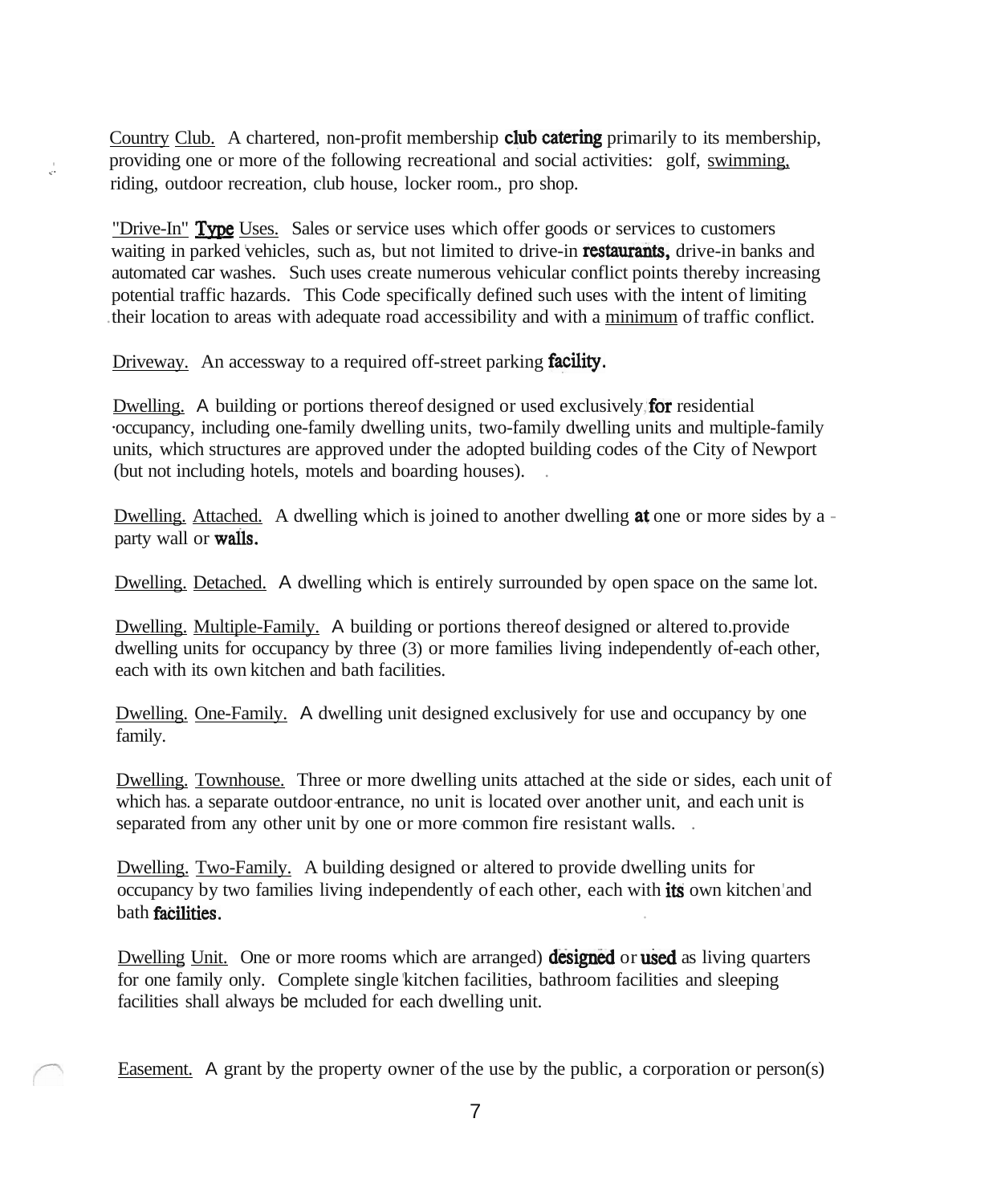Junk Yard. 'Any open space or area where motor vehicle (not in running condition), motor vehicle parts, paper, rage or similarly **used** but salvageable materials are bought, sold, exchanged, stored, baled, packed, disassembled or otherwise handled.

Kennel. Commercial. Any lot or premises or portion thereof, on which more than four (4) dogs, cats and other household domestic animals, over four (4) months of age, are kept, or on compensation or kept for sale.

Loading and Unloading Space or Berth. Off-Street. An obstructed; hard-surfaced area of land other than a street or a public way, the principal use of which is for the standing, loading and unloading of **motor** vehicles, tractors and trailers, to avoid undue interference with public streets and alleys. Such space shall not be less than ten  $(10)$  feet in width, thirty-five  $(35)$  feet in length and fourteen (14) feet in height, exclusive of access aisles and **maneuvering** space.

Lodging House. A building or premises other than a hotel, motel, inn or auto court, where lodging is provided for **compensation** for three (3) or more persons but not exceeding twenty (20) persons.

Lodging Room. A room rented as sleeping and living quarters, but without cooking,facilities and with or without an individual bathroom. In a suite or rooms without cooking facilities, each room which provides sleeping accommodations shall be counted as a "lodging room. "

Lot. A parcel of land occupied or intended to be occupied by a building and its accessory building or by a dwelling or group of dwellings and their accessory buildings,.together with such **open** spaces as are required under the provisions of this Code. .

Lot. Comer. A lot abutting upon two or more streets at their intersection.

Lot. Double Frontage or Through Lot. A lot which is an interior lot extending from one street to another and abutting a street on two ends.

Lot Lines. The lines bounding a lot as defined herein.

.......

Lot Line. Front. In the case of an interior lot, the line separating said lot from that street which is designated as the front street in the request for a building **permit.** 

Lot Line. 'Rear. The lot boundary opposite and most distant from the front lot line.' In the case of a pointed or irregular lot, it shall be an imaginary line parallel to and farthest from the front lot.line.

Lot Line. Side. Any lot line other than a front or rear lot line as defined herein.

Lot Width. The width of a lot measured at the building setback line.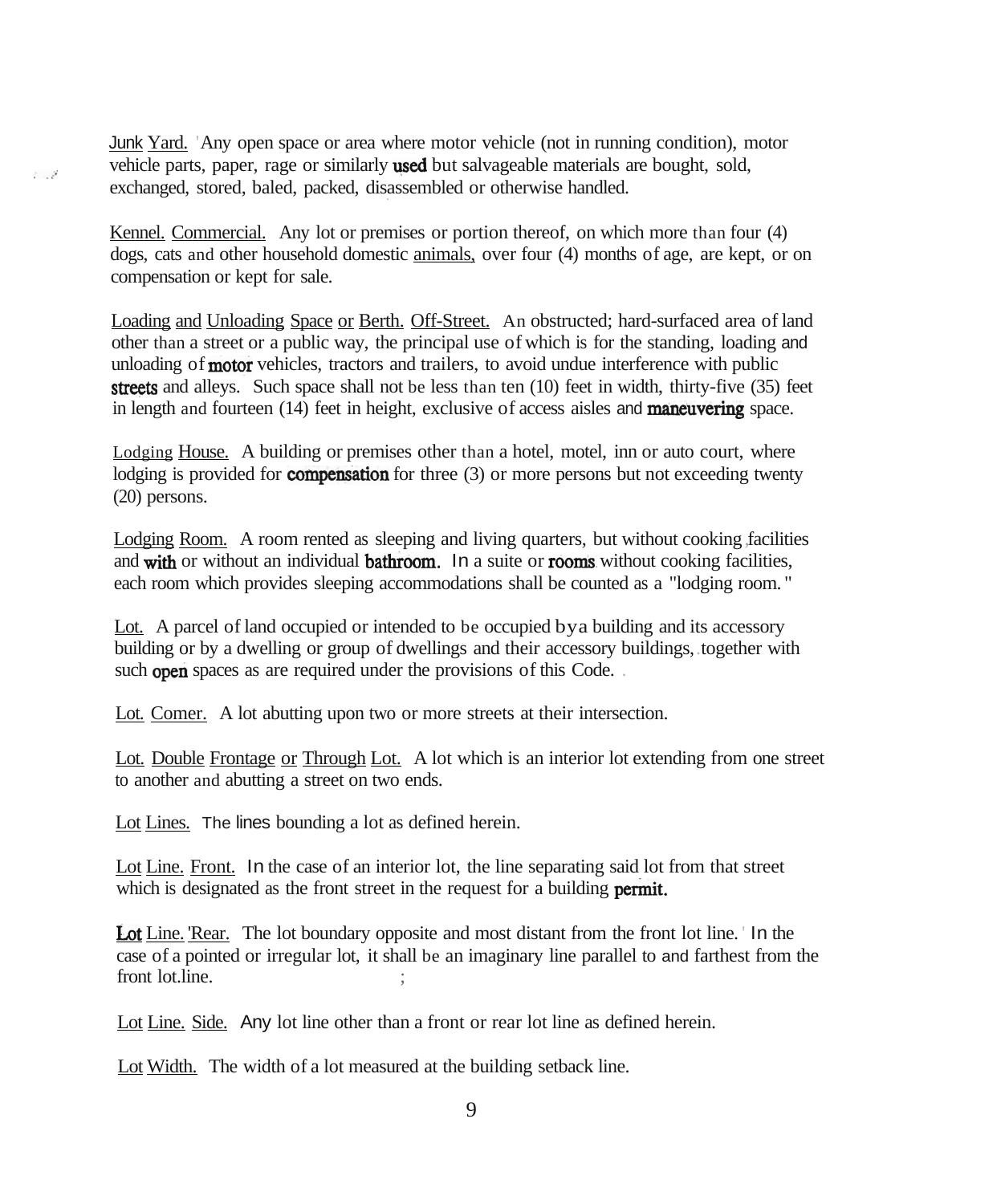Open Sales Area. Any open land or **area** used or occupied for the purpose of storing and selling new or second hand passenger cars or trucks, farm machinery, construction machinery, motor scooters or motorcycles, boats, trailers, aircraft and monuments and similar apparatus. No repair work is done in such an area except for minor incidental repair of items to be displayed and sold on the premises.

Parking Lot. An off-street facility including parking spaces and drives and aisles for maneuvering, and providing access and for entrance and exit, developed in a way to accommodate the parking of automobiles.

Party Wall. Acommon shared wall between two separate structures, buildings, or dwelling units.

Principal Use. The main use of land or builds as distinguished from a subordinate or accessory use.

Professional Offices. A professional office to be located in a residential district as herein permitted shall include doctor, dentist, lawyer, engineer, real estate and other professional offices.

Public and Community Service Uses. For the purpose of this Code the **term** "Public and Community Services Uses" shall include the following: police stations or sub-stations, fire stations or sub-stations; public utility stations or sub-stations, postal stations or sub-stations, sewage pumping stations, public library branch facilities and other similar uses.

Public Open Space. Any publicly-owned open area, including but not limited to the following: parks, playgrounds, forest preserves, beaches, waterways, parkways and streets..

Public Utility. Any persons, firm, corporation or municipal department, duly authorized to furnish under public regulation to the public, electricity, gas, steam, telephone, communications, transportation or water.

Recreational Vehicle. See travel trailer or mobile home.

Rehabilitative Home. Dwellings established for rehabilitative and/or educational purposes for temporary inhabitants.

Restrictive Covenant. A restriction on the use of land usually set **forth** in the dee(L The restrictive covenant usually runs with the land and is binding upon subsequent owners of the property.

Retirement Home. A group of dwelling units designed specifically for the elderly and operated as a nonprofit organization.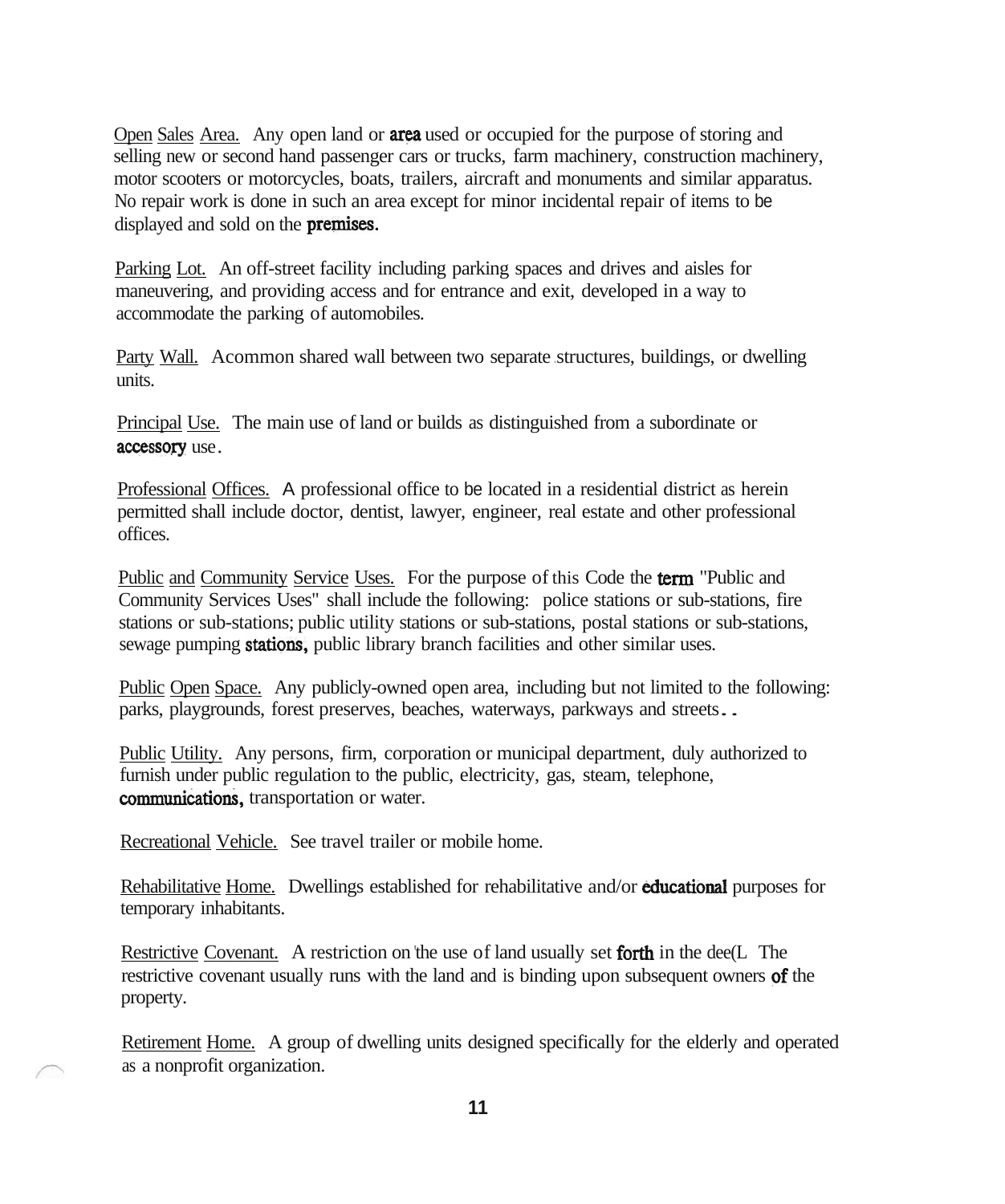Travel Trailer. Motor Home. or Recreational vehicle. A vehicular, portable structure, built on a chassis, with or without complete-kitchen, toilet, bath and shower facilities designed to be used for temporary human habitation for travel, recreational and vacation uses. A "travel trailer" used as a permanent dwelling unit is expressly prohibited by this Code.

Variance. Permission to depart from the literal requirements of the zoning code.

" .;;"

Variance Hardship. A departure from the provisions of the zoning code relating to setbacks, side yards, frontage requirements, and lot size, but not involving the actual use or structure.

Warehousing. The process of storing in structures merchandise, household goods and/or agricultural products.

Wholesaling. Those operations that are engaged in the business of selling to retailers or jobbers rather than customers.

Yard or Setback. An open space on the same zoning lot with a **principal** building or -group of buildings which is unoccupied and unobstructed from its lowest level upward, except as otherwise permitted in this Code, and which extends along a-lot line and at right angles thereto to a depth or width specified in the yard regulations for the district in which the zoning lot is located. .

Yard or Setback,- Front.- Any yard adjoining a street shall be considered a front yard and shall meet all of the requirements for front yards in the respective districts throughout this Code, except as provided for in SectionXll,VI.

Yard or Setback. Rear. The area extending along the full length of the rear lot line between the side lot lines. In all instances, including cover and irregular lots, the rear of the lot shall be that area opposite the front.

Yard or Seiback. Side. The area extending along a side lot line from the front yard to the rear yard.

Zero Lot Line. The location of a building on a lot in such a manner that one or more of the building sides rest directly on a lot line.

Zoning Lot. As used in the City of Newport Zoning Code, the term ."Zoning Lot" shall mean the same as a "lot of record,  $\mu$  the definition of which is as follows: a parcel **of land shown as**-a ... separate lot on a subdivision, the map 'Or plat of which has been recorded in the office of the-Recorder of Deeds of Jackson County, Arkansas, or a parcel of land, the deed to which has been recorded in the office of the Recorder or Deeds of Jackson County, Arkansas.

Zoning Map. The map incorporated into this Code as part hereof, designating zoning districts.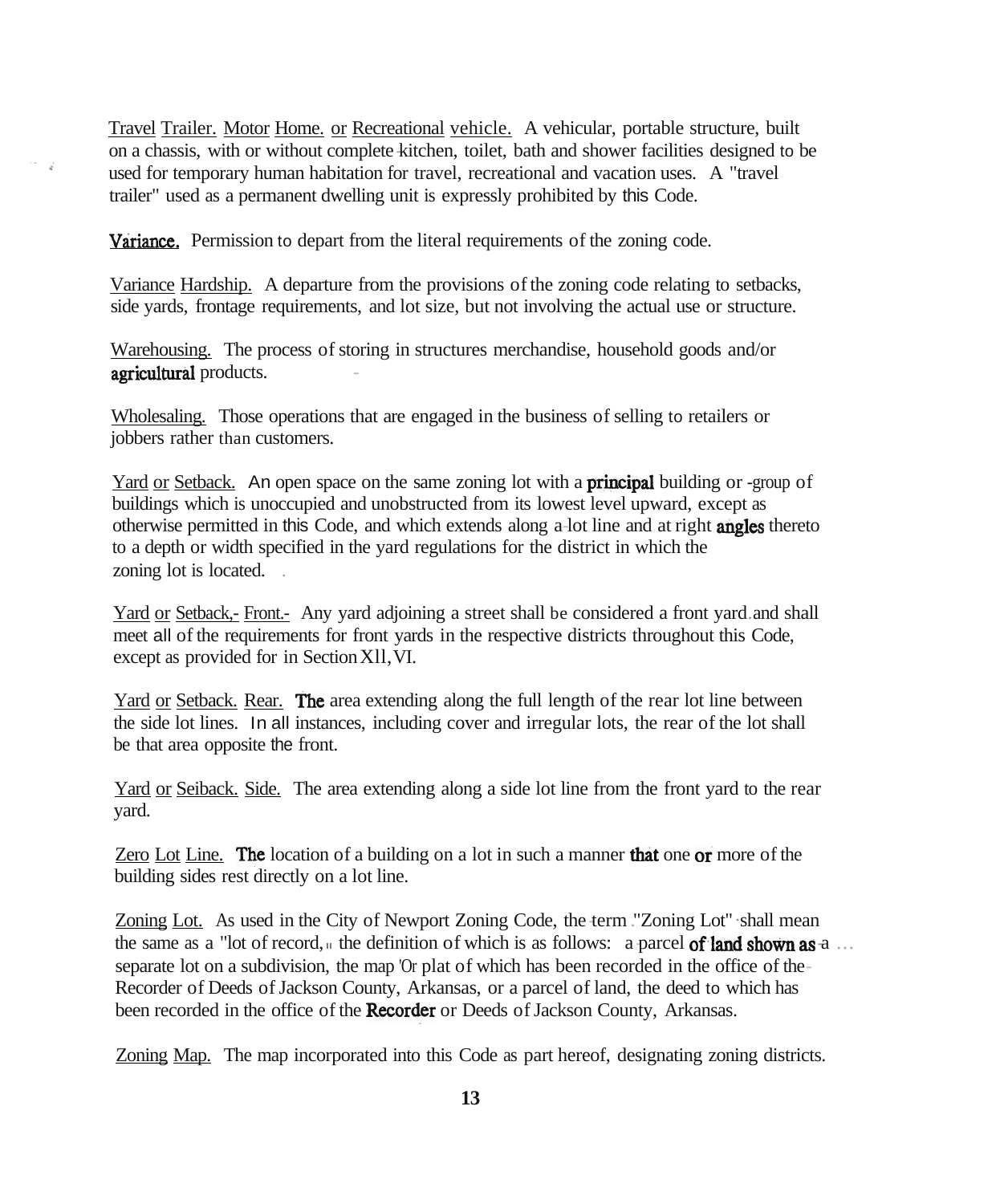# SECTION IV

### GENERAL PROVISIONS

#### 1. DISTRICTS

For the purpose and provisions of this Code, the City of Newport, **Arkansas** is hereby organized into the following districts:

#### A-l **Agricultural District**

- R-l Single-Family Residential District
- R-2 Family Residential District
- R-3 Multi-Family Residential
- M-l Manufactured Housing District
- C-l Central Business.District
- C-2 . Commercial Community District
- C-3 . Commercial Neighborhood District
- 1-1 Light Industrial District
- 1-2 General Industrial District

#### II. ZONING MAP

The City is hereby divided into zoning districts as shown on the Official Zoning Map which, together with explanatory information thereon, is hereby adopted by reference and declared to be part of these regulations.

**The** Official Zoning Map shall be identified by the signature of the Mayor attested by the City Clerk, and bearing the seal of the City.

#### ill. DISTRICT BOUNDARIES

When uncertainty exists with respect to the boundaries of the various districts as shown on the Zoning Map, the following rules shall apply: .

District boundary lines are either the center lines of railroads, highways, streets, alleys or easements or the boundary lines of sections, quarter sections, divisions of sections, tracts'or lots or such lines extended otherwise indicated.

In areas not subdivided into iots and blocks, wherever a district is indicated as a strip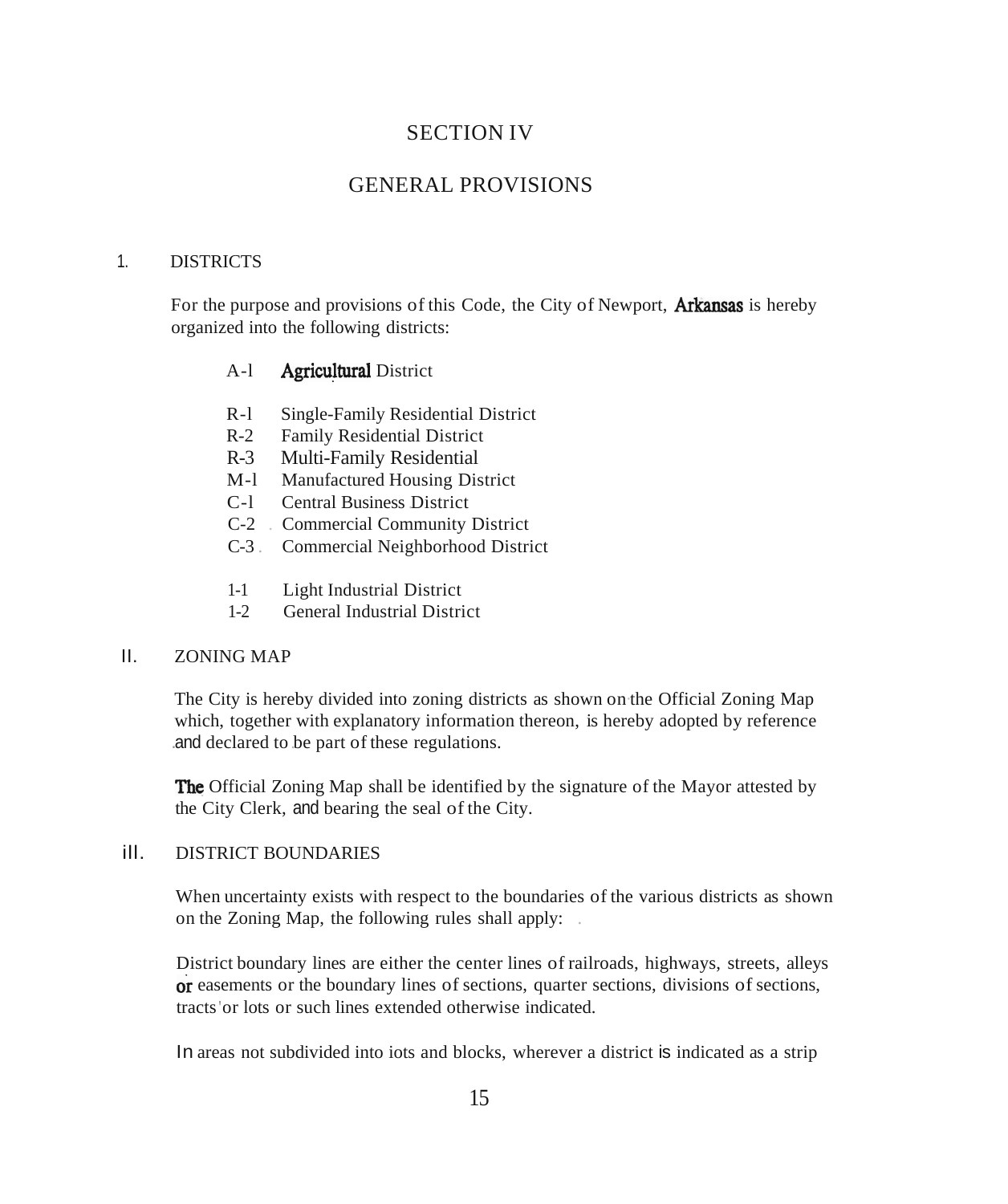the City Council, with reasons for such recommendations stated in writing.

5. The City Council, by majority vote, may by ordinance adopt the recommended amendment submitted by the Planning Commission or may return the proposed change in zoning classification to the Planning Commission for further study and report. After **resubmission** of the recommendation, the **City** Council may, by majority vote, accept, reject, or modify the recommendation pertaining to the proposed change in zoning classification.

### V. COMPLETION OF EXISTING BUILDINGS

Nothing herein contained shall require any change in the plans, construction or designated use of a building actually under construction at the time of the adoption of these regulations. '

Nothing herein contained shall require any change in the plans, construction or designated use of a building for which a building permit has been issued within thirty (30) days prior to the adoption of these regulations, provided construction is begun within ninety (90) days of such effective date of these regulations and diligently pursued to completion.

### VI. AREAS NOT TO BE DIMINISHED

No part of a yard, or other open space or off-street parking or loading space required in connection with any building or use shall, by virtue of change of ownership, or for any other reason, be used to satisfy yard, court, other open space or minimum lot area requirements for any other building.'

### VII. PRINCIPAL STRUCTURE ON LOT

- A. In residential districts only one principal structure and its customary.accessory structures may hereafter be erected on any lot unless otherwise provided in this Code. Code.
- B. The equipment of an accessory structure with sink, **cook** stove or other kitchen facilities for the independent occupancy thereof other than by servants or guests shall be considered evidence that such structure is not an accessory structure but a separate dwelling and must meet all minimum lot area and yard requirements of the district in which it is located.

### vm. VISION CLEARANCE REQUIREMENTS

A. No lot facing an intersecting street (corner lot) shall be occupied by fences,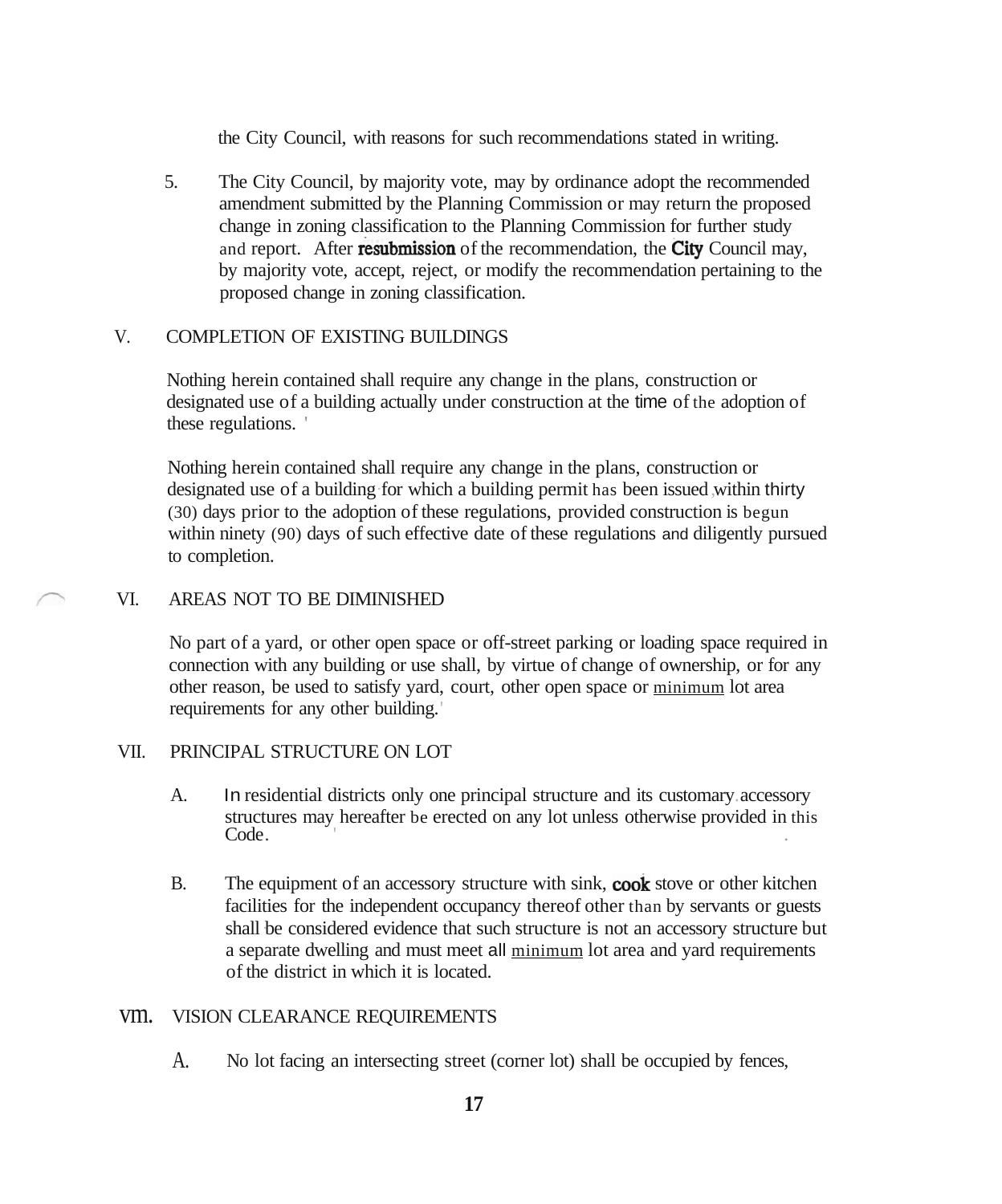### SECTION V

# AGRICULTURAL **DISTRICT**

#### I. A-1 AGRICULTURAL DISTRICT

This district provides a location for the land situated within the,city limits and on the fringe of the area that is used for agricultural purposes, but wi1llikely be undergoing urbanization in the future. Most of these areas are in close'proximity to residential and commercial uses. Therefore, the agricultural activities conducted in this district should not be detrimental to urban land uses. The types of uses, land area, and intensity of use of land which are authorized in this district are designed to encourage and protect agricultural uses until urbanization is warranted and the appropriate **change** in district classification is made.

#### A. Permitted Uses

Unless otherwise provided in this Code, no building or land-shall be used and no building shall be erected,-converted, enlarged or structurally altered in the A-1 District except for one or more of the following uses:

- 1. Agricultural crops.
- 2. Detached **one-family** dwelling.

#### B. Conditional Uses

The following may be allowed by conditional use permit in accordance with the Provisions of Section XV.

- 1. Lodge hall, veteran's organization, service organization.
- 2. Airport or landing field.
- 3. Cemetery.
- 4. Kennel. .
- 5. Radio and television station and transmission tower.
- 6. Stable, public.
- 7. **Child** care center, not part of a church.
- 9. **Churches**, including places of worship, religious, **education** buildings and meeting halls; day care center operated by churches permitted.
- 10. Public school **or** school offering general educational courses the same as ordinarily given in the public schools and having no rooms regularly used for housing or sleeping. .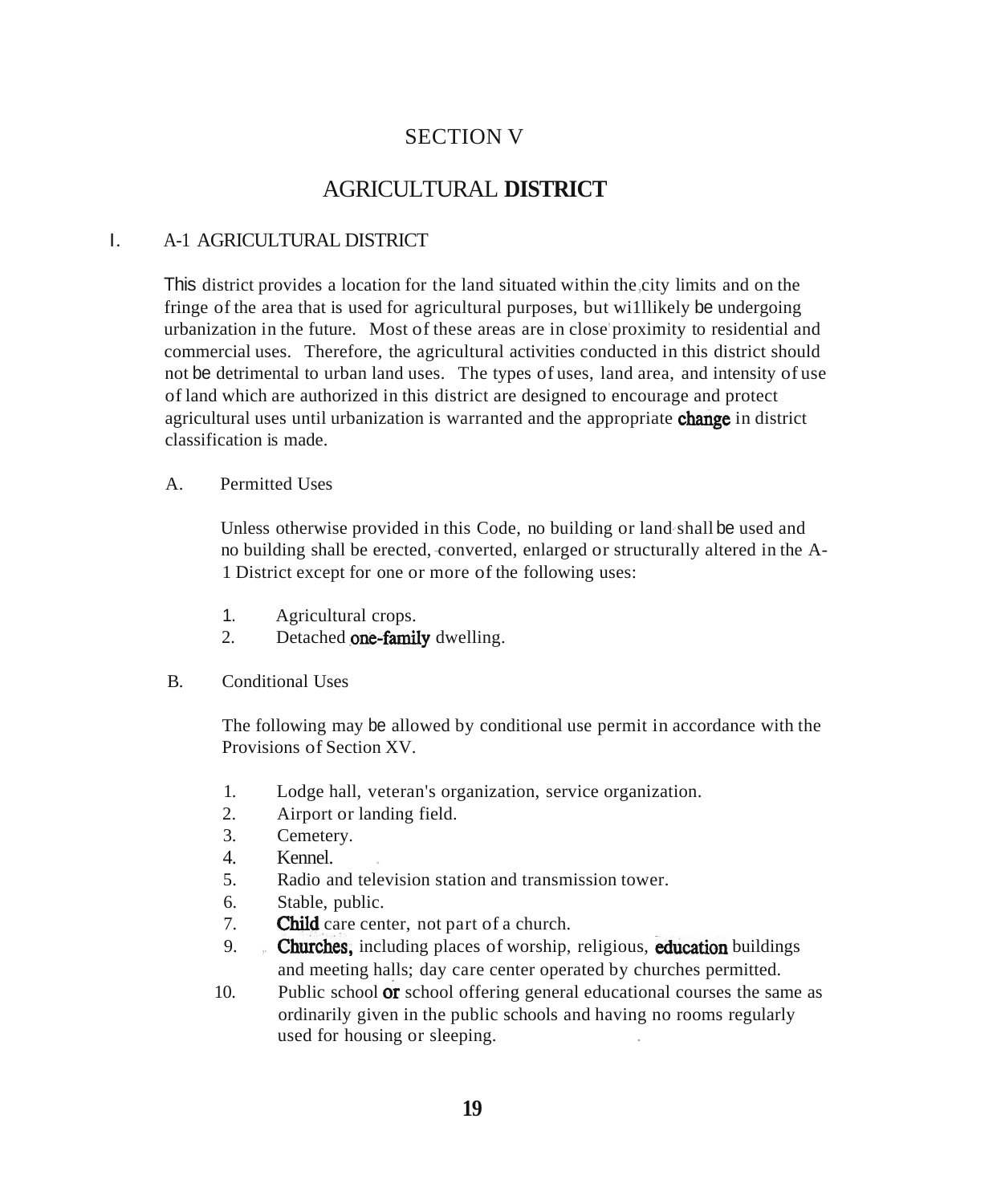- 2. Side Yard.
	- a. For dwellings, the side yard on each side of the main building shall be not less than fifteen (15) feet.
	- b. For unattached accessory **buildings,** the side yard setback shall be ten feet.
	- c. Churches and main and accessory buildings other than dwellings and buildings accessory to dwellings shall set back from all exterior and interior side lot lines a distance of not less-than thirty-five  $(35)$  feet.
- 3. Rear Yard. There shall be a rear yard for the main building of not less than twenty (20) feet or twenty percent (20%) of the depth of the **lot**, whichever is smaller. Unattached buildings of accessory use may be located-in the rear yard of a main building.
- 4. Lot Width. For dwellings, there shall be a minimum lot width of one hundred twenty (120) feet at the front building **line**, and such lot shall abut on a street for a distance of not less than one hundred (100) feet.
- $\frac{5}{2}$  Intensity of Use.
	- a. For each dwelling and buildings accessory thereto there shall be a lot area of not less than three (3) acres.
	- b. Where a lot has less area than herein required and all of the boundary lines of that lot touch lands under other ownership at the effective date on which the Zoning Code.is adopted by ordinance, that lot may be used for one single-family dwelling unit or for the uses set **forth** in subsection B **above**, but not for the raising of animals.
	- c. For churches and main and accessory buildings other than dwellings and buildings accessory to dwellings, the lot area shall be adequate to provide the yard areas required by this section and the **off-street** parking areas required in Section XIII.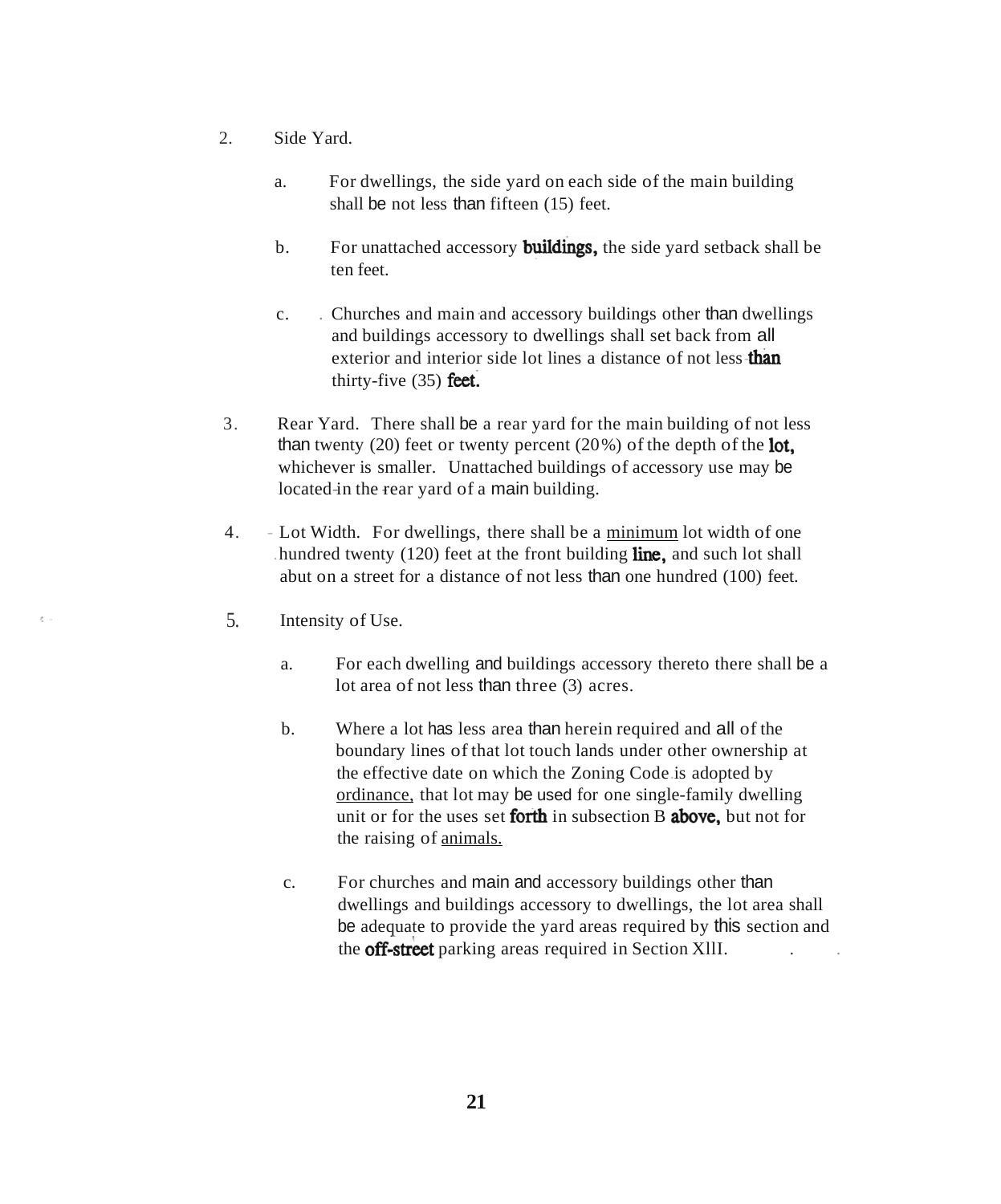# SECTION XI

# INDUSTRIAL DISTRICTS

### I. 1-1 UGHT INDUSTRIAL DISTRICT

The 1-1 Light Industrial District is intended to accommodate light industrial, wholesale and research establishments including light manufacturing and machinery operations that are so conducted that noise, odor and flare of **each operation** is confmed completely within an enclosed structure. The industrial districts specifically exclude residential dwelling units on the theory that the mixture of residential uses and industrial uses is contrary to the purposes of these regulations. .

### A. Required Conditions

- 1. All production, processing, servicing, testing, repair or storage of materials, goods, equipment or products shall take place within completely enclosed buildings.
- 2. No **production** of toxic or hazardous materials.
- B. Permitted Uses

Unless otherwise provided in this Code, no buildings or land shall be used or no building shall be erected, converted, enlarged or structurally altered in the 1-1" Light Industrial District except for one or more of the following uses:

- 1. Any production, processing, servicing, testing, **repair** or storage of materials, **goods**, equipment or products and the sale of all such products assembled, manufactured or produced on **the** property but not including any of the uses listed as permitted **in** the 1-2 General Industrial District in Section XI,  $n, B, 2, 3.4, 5, 6$  and 7.
- 2. Wholesaling and warehousing, local cartage and express facilities.
- 3. Agricultural crops.
- 4. Accessory uses, including off-street parking and loading as permitted or required in Section XIll.
- 5. Temporary buildings for construction purposes for a period not to exceed the duration of **such** construction.
- 6. Signs, as regulated by the City Ordinance of Newport, Arkansas.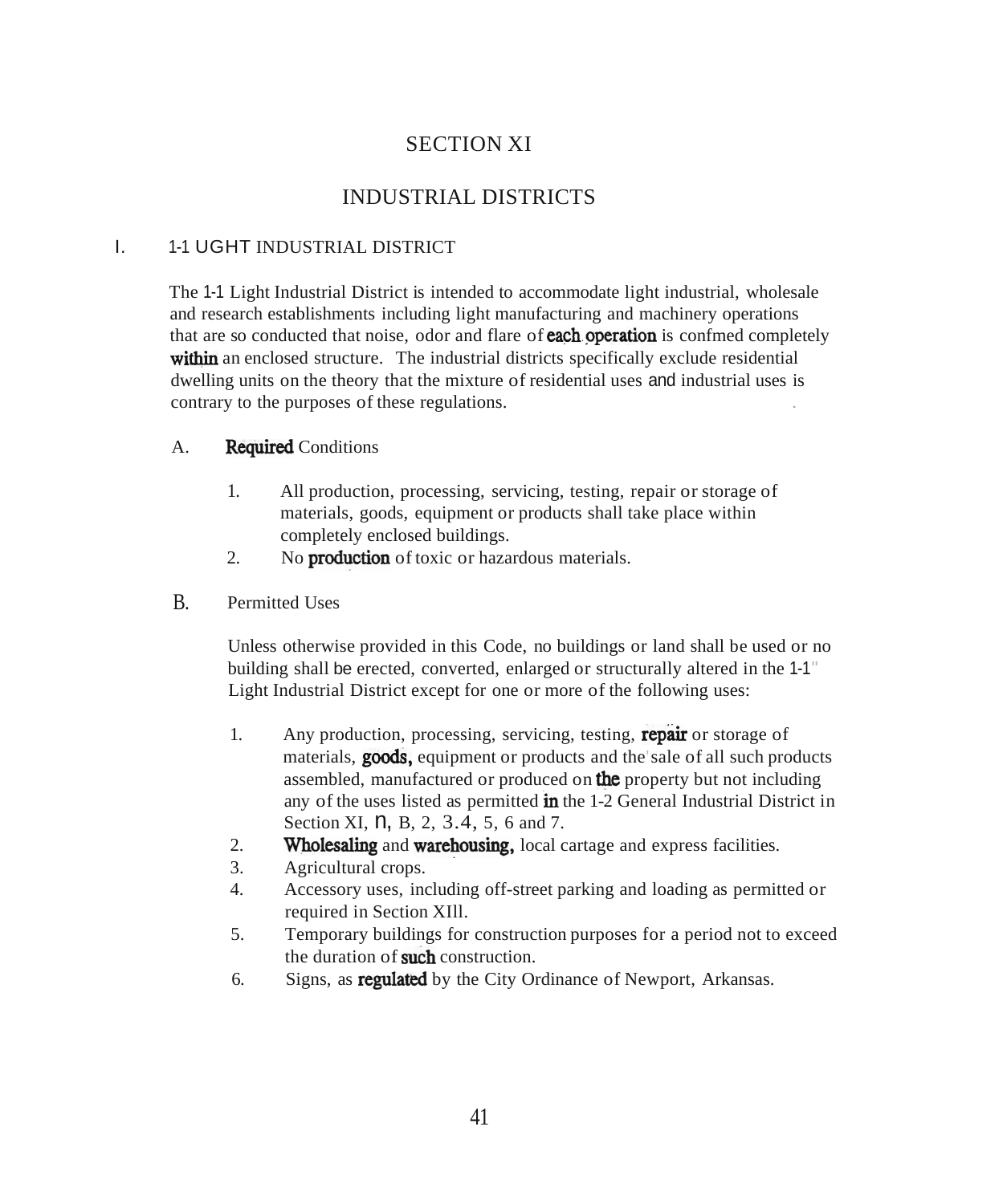### II. 1-2 GENERAL INDUSTRIAL DISTRICT

The 1-2 General Industrial District is intended to accommodate those industrial uses which may not or cannot meet standards of the I-I District.

:. A. Required Conditions

All production, processing, servicing, testing, repair or storage of materials or goods, equipment or products shall take place within completely enclosed buildings. All outside storage shall be screened by a site obscuring fence or shrub.

B. Permitted Uses

Unless otherwise provided in this Code, no building or land may be used and no building may be erected, converted, enlarged or structurally altered in the 1-2 General Industrial District except for one or more of the following uses:

- . l. All uses permitted in the I-I Light Industrial District.
- 2. Salvage yard.
- 3. Bulk plants.
- 4. Feed mills.
- 5. Compressor stationS.
- 6. Production of toxic or hazardous materials.
- 7. Agricultural crops.
- C. Lot Size

Every principal permitted use **hereafter** erected or located in the 1-2 General Industrial District shall have a lot area of not less than ten thousand (10,000) square feet, with a minimum width at the established building line of eighty (80) feet.

D. Yard Areas

No building shall be **erected** or enlarged unless the following yards are provided and maintained in **connection** with such **building**, structure or enlargement:

- 1. Front Yard. Thirty (30) **feet** from the property line or fifty-five (55) feet from center line of existing right-of-way, whichever is greater. (Any yard adjoining a street shall be considered a front yard.)
- 2. Side Yard. A **side** yard on each side of the zoning lot of not less than ten (10) feet.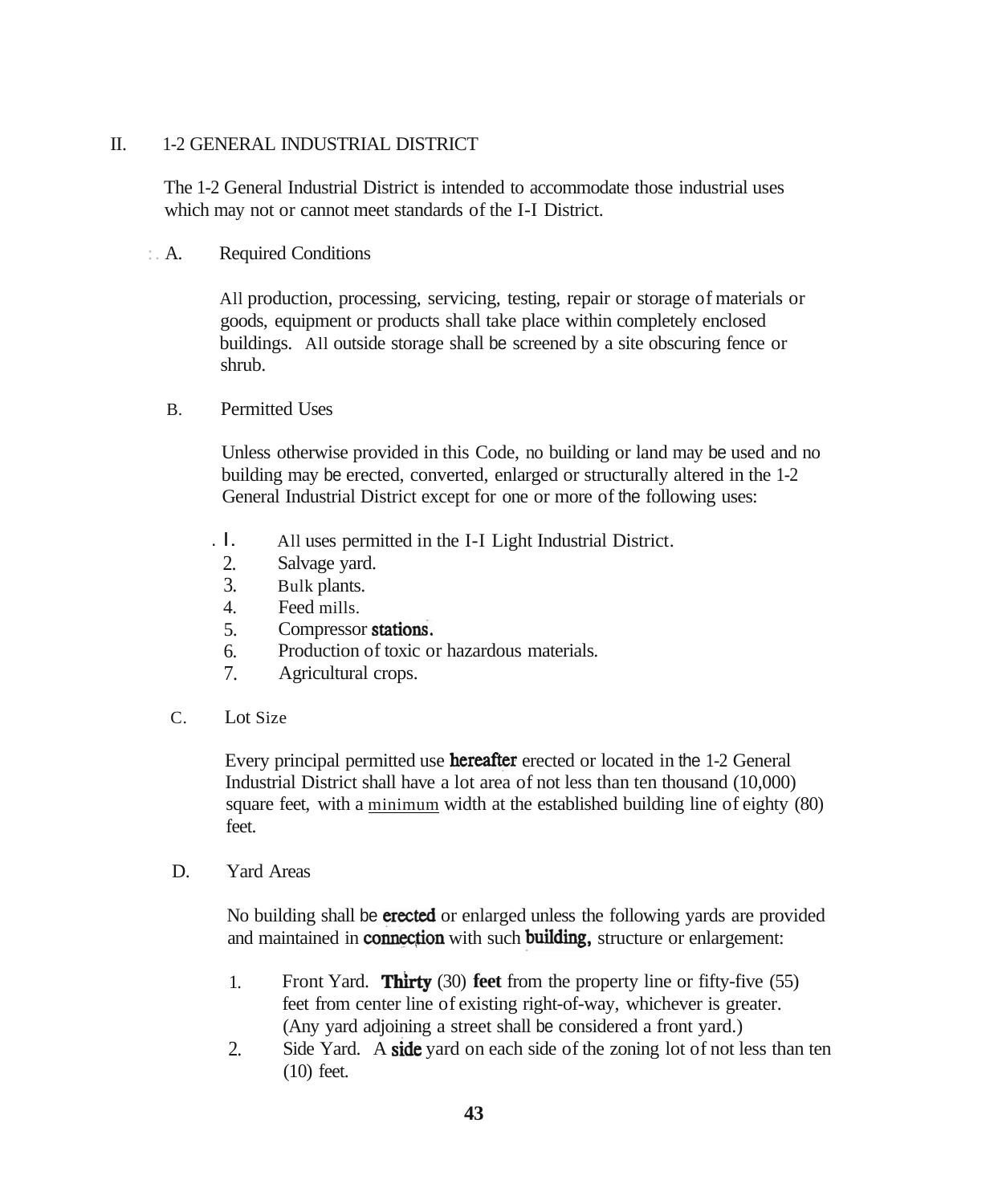# **SECTIONXII**

# NONCONFORMING USES AND STRUCTURES

### I. STATEMENT OF INTENT

Within the districts established by this Code, or amendments that may later be adopted, there exist lots, structures, uses of land and structures and characteristics of use which are lawful before the Code was passed or amended but which would be prohibited, regulated or restricted under the terms of this Code or future amendments. It is the intent of this Code to permit these nonconformities to continue until they are removed but not to encourage their survival.

To avoid hardship, nothing in this section shall be deemed to require a change in the plans, construction or designated use of any building on which actual construction was lawfully begun prior to.the effective date of adoption or amendment of this Code and upon which actual building constl11ction has been carried on diligently.

#### II. CONTINUANCE OF USE

- A. Any lawfully established use of a structure or land, on the effective date of this Code, or of amendments hereto, that does not conform to the use regulations for the **district** in which it is located, shall be deemed to be a legal nonconforming use and may be **continued** except as otherwise provided herein.
- B. Any legal nonconforming **structure** may be continued in use, **provided** there is no physical change other than necessary **maintenance** and repair, except as otherwise permitted herein.
- C. All outdoor advertising stl11ctures, signs and bUsiness signs existing on or prior to the effective date of the adoption of this Code or amendments hereto, or the effective date of a change in land use classification which may occur **hereafter**, which does not conform to the provisions of this Code **relating** to the district in which such outdoor advertising stl11ctures, signs **and** business signs are located shall be considered non **conforming** and may be continued except as otherwise provided herein.
- D. Any **structure** for which a permit has been lawfully granted prior to the effective date of this Code, or of amendments hereto, may be completed in accordance with the approval plans; provided **construction** is started within sixty (60) days and diligently prosecuted to completion within two (2) years from the date of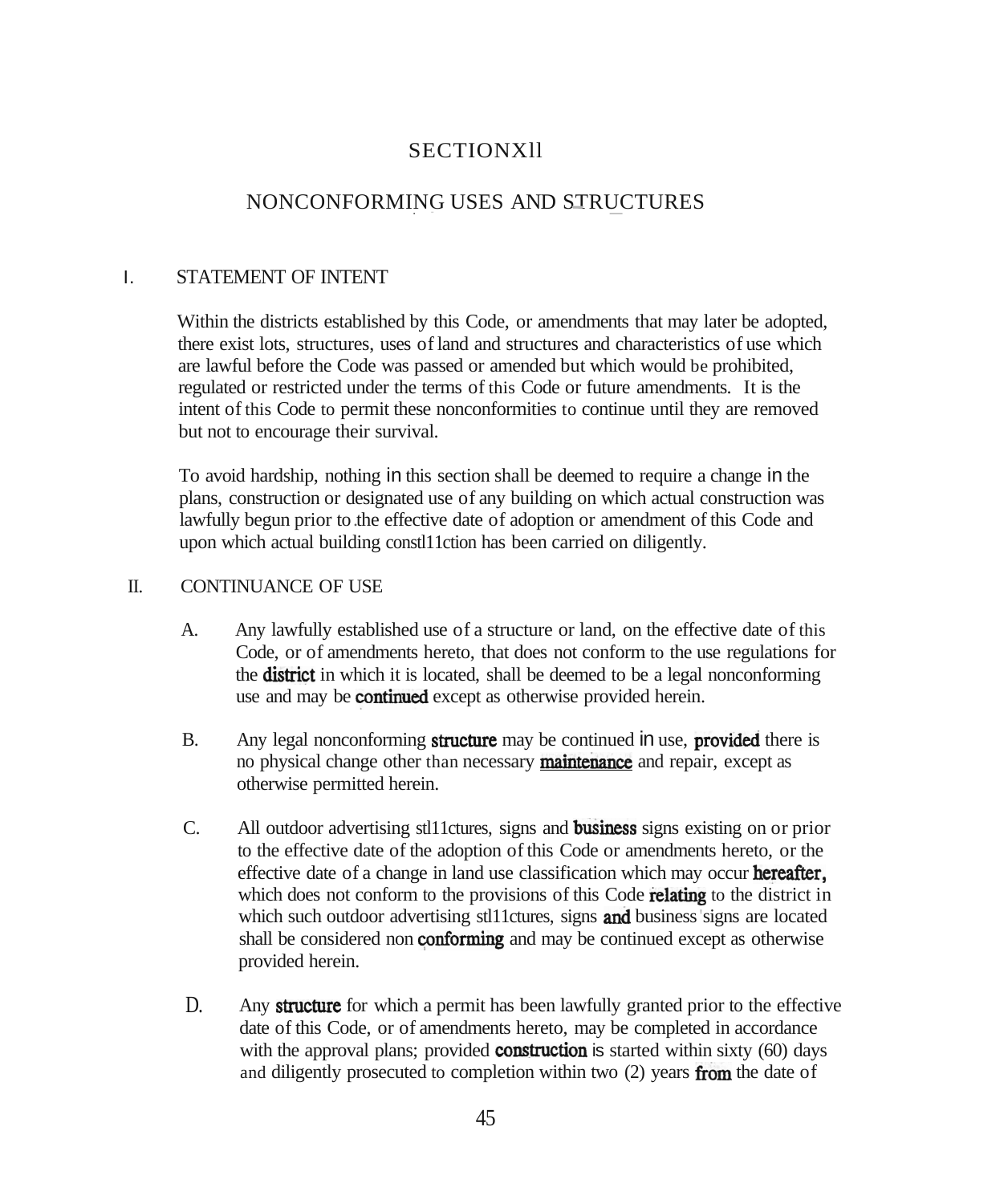more area than was in use on the effective date of this Code.

B. Ifsaid nonconforming use of any portion thereof is discontinued for a period of four (4) months, or changed, any future use of such-land, or change in use, shall be in conformity with the provisions of the district in which said land is located.

### VI. NONCONFORMING LOTS

- A. Any single lot or parcel of land held in one ownership, which was on record at the time of adoption of this Code that does not meet the requirements of minimum lot width or area specified **for** the zoning **district** in which it is located may be utilized for a permitted use if all other requirements, such as yard setbacks, can be met. '
- B. In a residential district, on a comer lot, the yard setbacks shall be:
	- 1. Front Yard. (Determined by owner) Thirty (30) feet from the front property line or fifty-five (55) feet from center line of existing right-of- ' way, whichever is greater.
	- 2. Side Yard. (Street side) Thirty (30) feet from property line.
	- 3. Side Yard. Seven'(7) feet (interior lot line) from property line.
	- 4. Rear Yard. Ten (10) feet from rear **property** line.

### VII. DETERMINATION AS TO USES NOT LISTED

In order to **insure** that the, Zoning Code will permit all similar uses in each district, the Planning Commission, upon its own initiative or upon any written application shall determine whether a use not specifically listed as **a permitted** uSe or a **conditional** use in commercial, residential or industrial districts shall be deemed a permitted use or a conditional use in one or more districts on the basis of **similarity** to uses specifically listed.

- A. A request for determination that a specific use should be included as a permitted use or a conditional **use** in commercial, residential or industrial districts shall be made in writing to the.Planning Commission and shall include a detailed description of the proposed use and such **information** as may be appropriate to assist the Commission **arrive** at a determination. Within sixty  $(60)$  days of filing, the application shall be scheduled for consideration by the Board at a public meeting.
- B. The Planning Commission shall make an investigation as deemed necessary to compare the nature and,characteristics of the proposed use with those of the uses specifically listed in the Code and to make a determination of its classification.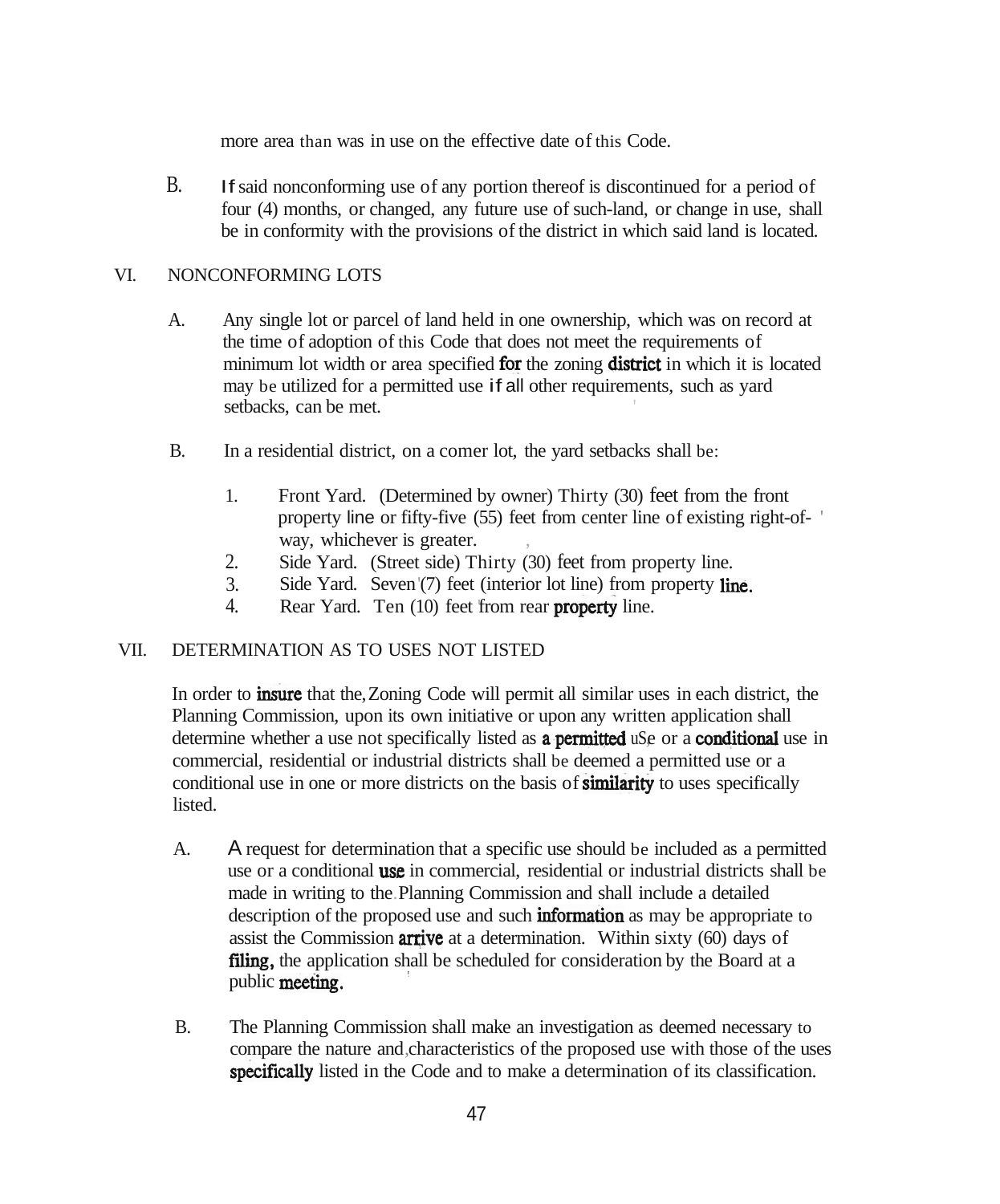# . SECTION XV

# ADMINISTRATION

### I. BOARD OF ZONING ADJUSTMENT

- A. Organization
	- 1. The Board of Zoning Adjustment shall consist of the entire membership of the Newport Planning Commission with the Chairman of the Planning Commission as the Chairman of the Board of Zoning Adjustment.

### B. Meetings

- 1. The **Board** of Zoning Adjustment shall establish regular meeting datest adopt rules for the conduct of its business, establish a quorum and procedures and keep a public record of all fIDdings and decisions. (Ark. Statutes 19-2829 par. b(2).)
- 2. Each session of the Board shall be a public meeting with public notice of said meeting and business to be carried on published in a newspaper of general circulation in the City at least one (1) time seven (7) days prior to the meeting. (Ark. Statutes 19-2829 par. b(2).)
- C. Appeals from Decision of Enforcement Officer
	- 1. The Board of Zoning Adjustment may hear appeals from the decisions of the administrative officer in respect to the enforcement and application of this Code; and **may** affirm or reverset in whole or partt said decision of the administrative officer. (Ark. Statues 19-2829 par. b(l).)
- D. Variances
	- . . 1. The Board of Zoning Adjustment may hear.requests for variances from . the literal provisions of the Zoning Codet in instances where strict enforcement of the Zoning Code would cause undue hardship·due tocircumstances unique to the individual property under consideration.
	- 2. The Board may grant such variances only when it is demonstrated that such action will be in keeping with, the spirit and intent of the provisions of the Zoning Code.
	- 3. The Board shall not permit as a **variance** any use in a zone that is not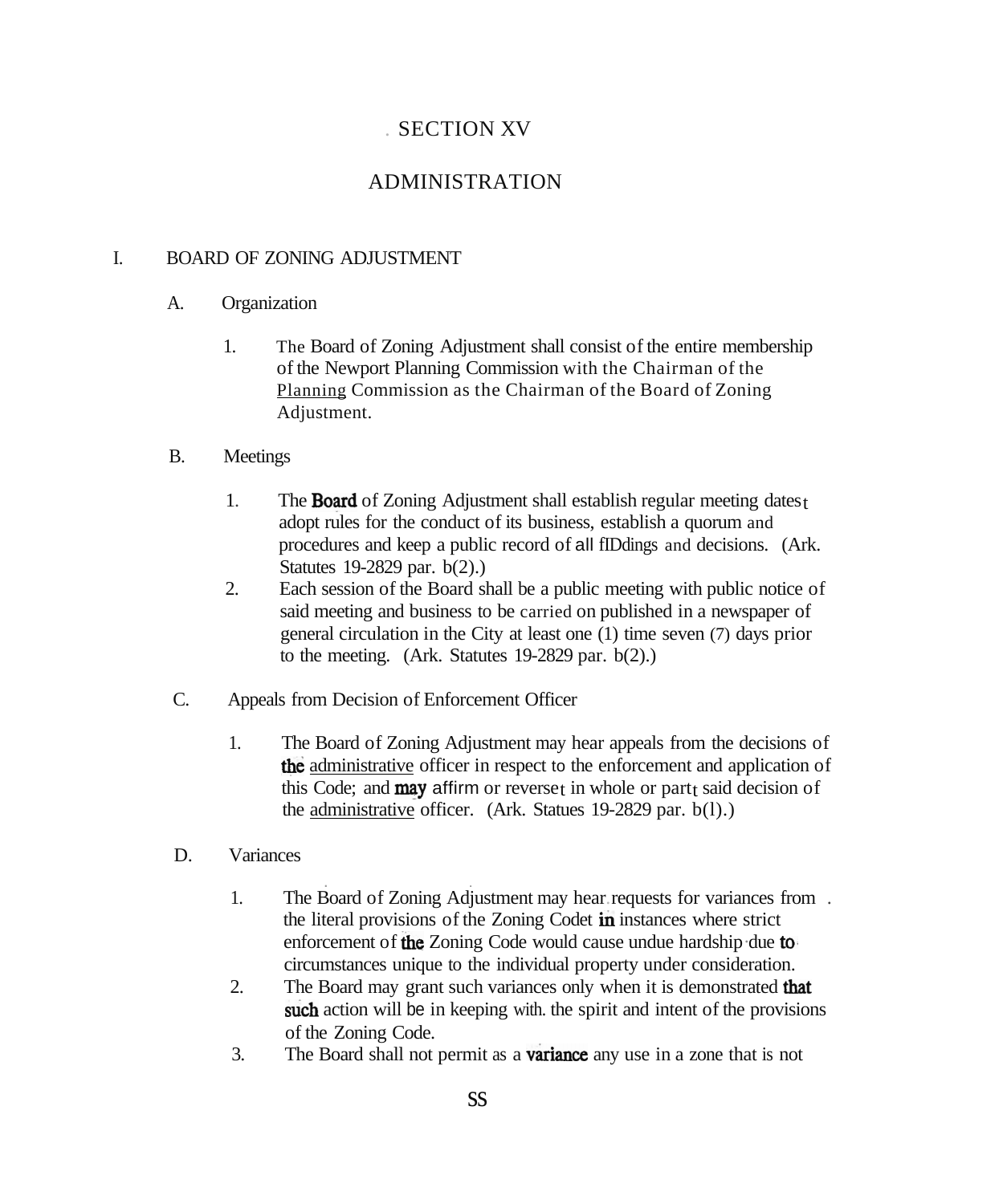located near it.

- c. The **proposed** use is in compliance with the provisions of "Conditional Uses" as set out in **this** Code.
- d. The proposed use is in conformance with all applicable provisions stated in this Code for the **district** in which the use is to be located. The use shall facilitate public convenience at that location.
- e. The proposed Conditional Use is in conformance with all offstreet parking and loading requirements of this Code and ingress and egress and pedestrian ways are adequate.
- f. Safeguards limiting **noxious** or **offensive** emissions, including lighting, noise, glare, dust and odor have been addressed in the proposed use application.
- g. Landscaping and screening of the proposed use shall be in accordance with these Code regulations.
- h. Proposed use signs shall be in **accordance** with any provisions of this Code.
- i. Open space located on the proposed use will be maintained by the owner/developer.
- j. The size **and** shape of the site, **including** size, shape and **arrangement** of proposed structures is in keeping with the intent of this Code. .
- k. Violation of any condition imposed shall constitute grounds for revocation by the Board of Zoning Adjustment of the Conditional Use Permit. ·
- k.· All amendments or changes to a Conciitional Use. No building permit shall be issued except in conformance with provision of this Section.
- 7. Applications shall be accompanied by a **filing** fee of fifty dollars  $($50.00)$ . The applicants shall be **required** to pay the costs of public notices.
- . . F. Appeals from Decisions of the Board of Zoning Adjustment
	- 1. Appeals from the decisions of the Board shall be to a court of record within thirty  $(30)$  days from the decision of the Board.